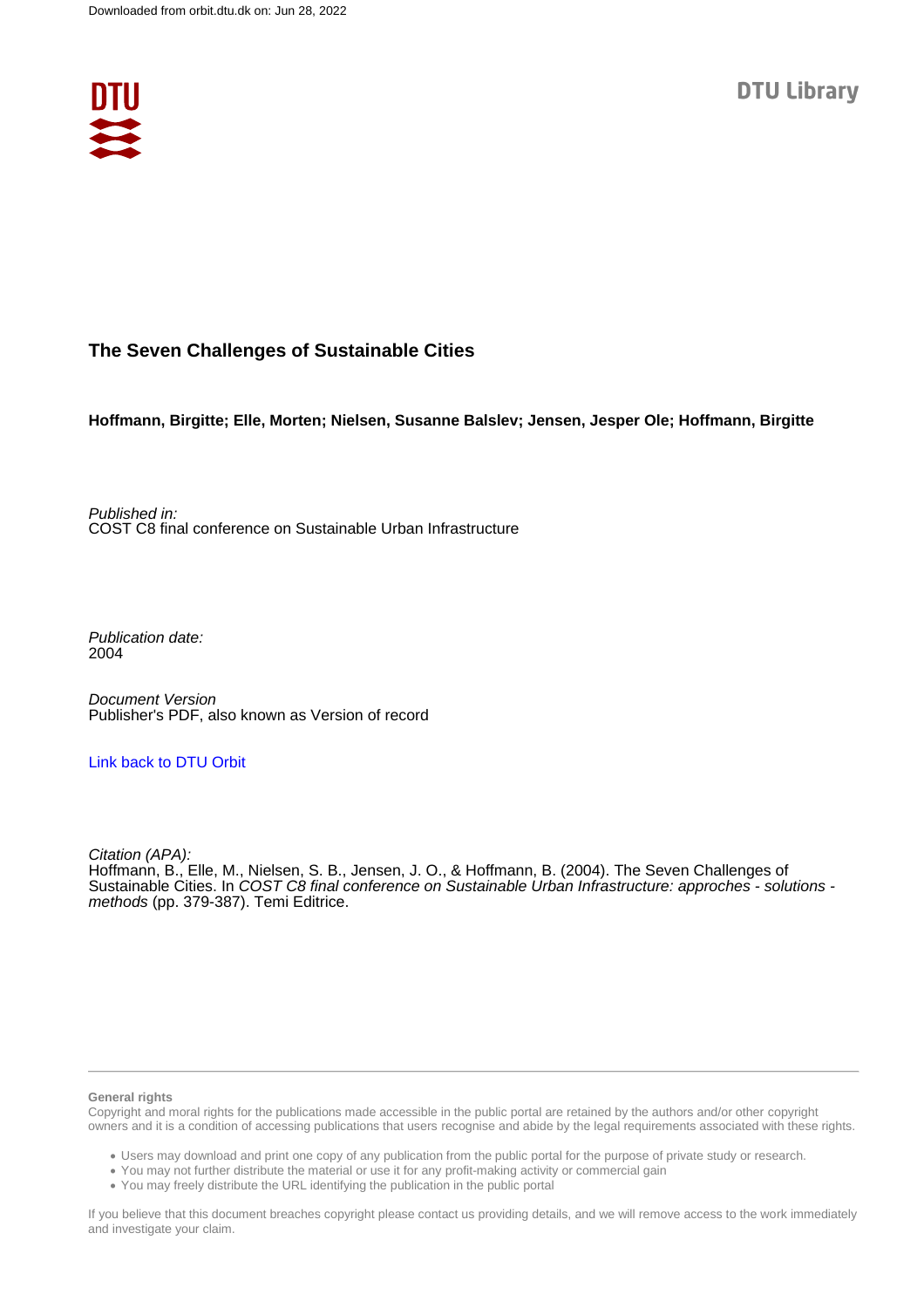## The Seven Challenges of Sustainable Cities

M. Elle, S. B. Nielsen, J. O. Jensen & B. Hoffmann Dpt. Civil Engineering, Technical University of Denmark, Lyngby, Denmark me@byg.dtu.dk, sbn@byg.dtu.dk; joj@byg.dtu.dk; bh@byg.dtu.dk

#### **Abstract**

The departing point for this paper is that we do not know what a sustainable city is. The present situation is characterised be small demonstration projects and strategies for urban sustainable development that are not coherent. The modern city can be viewed as a complex technological system. The urban infrastructure, the buildings and their users interact in numerous and increasingly complex ways. The paper analyses some of the challenges cities meet in their quest for sustainability; lack of awareness and ethics; lack of tools for decision making; lack of models for sustainable urban management; lack of diffusion of innovations; the momentum of existing infrastructure; counteracting trends in the development of modern society and the need for reinventing planning.

#### Keywords

Infrastructure; Sustainable development; Context-dependency; Process-orientated; Urban Management; Planning.

#### Introduction  $1<sup>1</sup>$

We talk of sustainable cities as if we know what this is. In this paper we underline that we should use the notion of sustainable development of cities rather than sustainable cities as we - at least not yet - have a sufficient idea of what a sustainable city is. The main purpose of the paper is to point out some of the major challenges of sustainable cities that one tend to forget when looking on demonstration projects and 'best practices'. Unfortunately there is not room for any in-depth analysis in such a short paper.

The EU Green Paper (CEC 1990) argued for a strengthening of the European cities as compact cities, while the urban ecologists promoted a vision of closing of the open material and energy cycles by small scale technology and self-supply, as in the famous "A Blueprint for Survival" (The Ecologist 1972). These can be seen as two extremities to illustrate the differences of perceptions. In Kristensen et al. (2001) the authors point to that these perceptions takes for granted, that cities are alike. Sustainable development of cities must be seen as an overall goal that can take many forms and be pursued by different strategies. To understand sustainable cities, it is necessary to understand how competing urban futures are socially constructed (Guy and Marvin 1999). It also implies that sustainable development of a city must be evaluated in relation to the specific context of that city, thus what is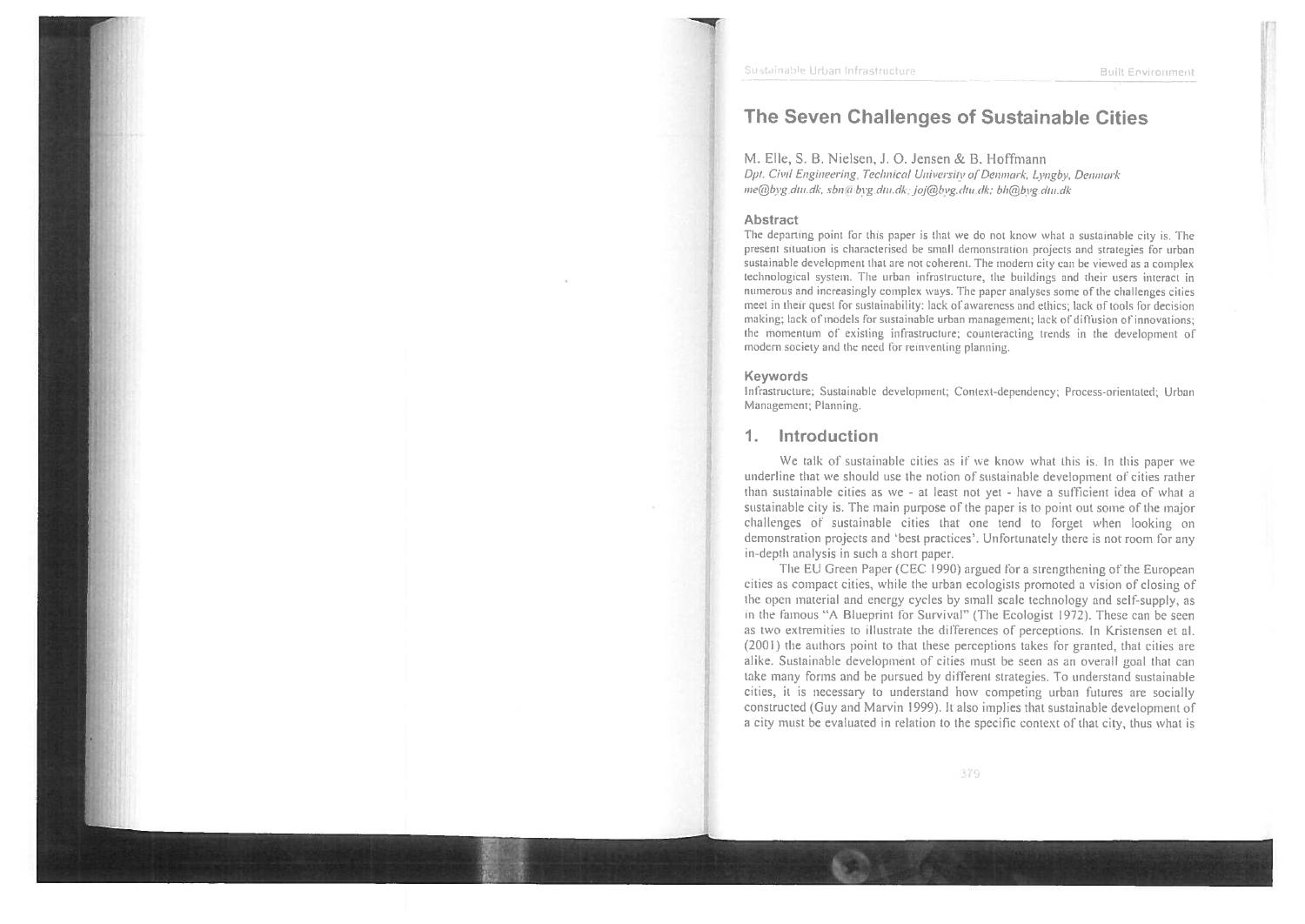**Built Environment** 

**Built Environment** 

a step towards sustainable development in one city might not be the right step in another city. The flexibility of sustainable development of cities on the other hand opens up for debate of the directions and for new ways of thinking. Sustainability is a challenge to the ways we think of cities and for the ways we try to govern and shape the development of the cities (Kristiansen et al., 2001).

#### 1.1 The Present Situation

Despite much talk about urban sustainability, we are not able to point out a single city as an example of sustainable cities. What we find - and what is presented on this conference - are only small green islands in a vast grey ocean.

There are many demonstration projects, but most of them are in a limited scale, concerning only a few houses. Until late in the Nineties most of these experiments - at least in Denmark - have been characterised by: small scale; bottom-up initiative; transparent, simple technology with great symbolic value; single sector - not integrated - efforts (for example use of grey water); lack of documentation and evaluation of results and lack of systematic recording of experiences and collection of knowledge (Jensen et al 1998).

We find a number of small eco-settlements like Understenshoejdan in Sweden, Munkesoegaard in Denmark and Ecolonia in the Netherlands. A few attempts to larger developments like Nieuwland in the Netherlands, the Halifax project in Australia and Freiburg in Germany can be found. But there is far from these small examples to a sustainable development of the existing built environment.

The modern city can be viewed as a complex technological system. The urban infrastructure, the buildings and their users interacts in numerous and increasingly complex ways. Talking about infrastructure, many urban planners focus is on transport, the mantra 'the compact city is the sustainable city - the sustainable city is the compact city' is repeated over and over again. But there are more to the sustainable city than just planning a compact city.

#### 1.2 Isolated Strategies

Different groups apparently work with different strategies for a sustainable development of the urban environment. At least four different strategies can be identified:

One with focus on the individual building and the technical performance of the building - sustainable building, building ecology etc. An example of this strategy is saving electricity by designing a building with more daylight entering the building, using energy saving bulbs and equipment.

One with focus on the behaviour of the residents or the users of the buildings, recognising the impact of user behaviour. An example of this strategy is saving electricity by learning the residents and users to turn of the light when they leave the room.

- One with focus on the urban infrastructure replacing the existing infrastructure with a more 'sustainable' infrastructure. An example of this strategy is saving electricity, produced on fossil fuels, by introducing wind power as a part of the energy infrastructure.

One with focus on the change of institutions and regulations. An example of  $\mathcal{L}^{\mathcal{A}}$ this strategy is saving electricity by introducing green taxes.

However, none of these strategies can stand for alone. For example: In order to plan an adequate transition of infrastructure, you must have an idea of the future technical performance of the buildings and the impacts of the future user behaviour. You have to have an institutional set-up that prevents utilities from selling as much of their products as possible. You have to have a better understanding of the interaction between the building and the user behaviour. But unifying the strategies - or making them work in a coherent way is not enough. A number of challenges are to be met.

### 2. Seven Challenges for Sustainable Cities

In the following pages we will give a short description of some of the major challenges for sustainable cities, as we see them. For every challenge we try to suggest how the challenges might be (partly) met. The challenges we describe are of different nature and many of them are interrelated.

#### 2.1 Lack of Awareness and Ethics

Sustainable Urban Infrastructure

Most people consider themselves as environmentally aware. The question is, however, how this awareness influences daily life and the different decisions that are made every day. Apparently it does not lead to many actions, making the city more sustainable. Even though decision makers - be it laymen or politicians - are environmentally aware, they prioritise economy, comfort etc and not sustainable development. House owners, as an example, do not prioritise environment, when renovating their houses (Almlund et al, 2002). One of the reasons might be that in modern life many of the negative impacts of human activity are invisible and intangible. Most people have seen neither carbon dioxide nor the greenhouse effect. Sustainability has a strong ethical dimension. Some of the actions you carry out are not for your own benefit, but for the benefit of future generations - perhaps even in other regions of the world.

Branding and promoting "green products" have had a relatively large success. However, the rise of green branding means that a green identity and awareness is becoming a thing you can buy. Buying green products is an important way to demonstrate to others (and yourself) that you are environmentally aware.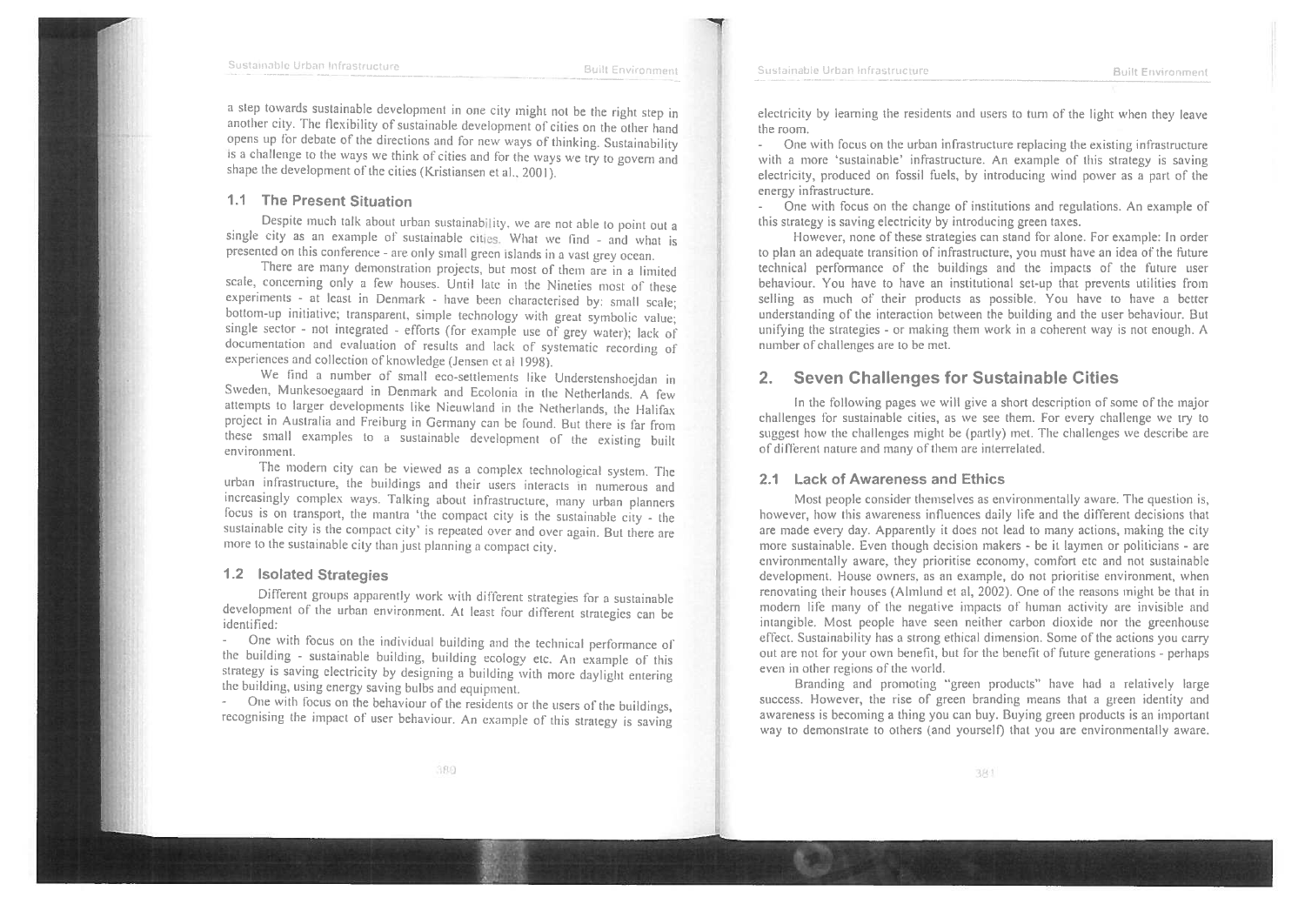**Built Environment** 

However, the most sustainable choice: simply not buying at all is quite difficult to brand. Unlike green products, the non-buying strategy has no salesmen, no stakeholders, no marketing strategy. It is a major challenge giving environmentally friendly actions, technologies and consumption-patterns a name, image and identity that is able to appeal to other groups than the "traditional" green segment, who is already in the game.

Awareness has to be increased to a level that environmental aspects are considered in everyday life. The invisible, intangible parts of the negative human impact on the environment have to become visible and tangible. 'Swimming in the harbour in central Copenhagen' is a good example: It can be difficult to put details of minor water pollution on the political agenda. A major break-through came when the mayor declared that it should be possible to swim in the harbour in central Copenhagen. The environmental goal became quite tangible. More investments in sewage treatment were made, and swimming in the harbour is enioved by many citizens of Copenhagen.

### 2.2 Lack of Tools for Decision Making

Although many of the projects that are considered as being best practices in urban sustainability have been decided without the use of (advanced) tools to support the decision, tools for a wider greening of the sectors are needed:

- To map, evaluate and visualise the present state of the sector, the goals for sustainability in the sector, and the difference between the goals and present state ("Sustainability Gaps").

To assess the sustainability of different possible strategies and solutions (environmental, social, economic), and to prioritise between them (for instance multi-criteria analysis).

- For guiding actors through the processes of implementing sustainability in projects and strategies.

The need for tools to assess urban sustainability projects is evident. If there is no systematic evaluation, no lessons will be learned - the same mistakes will repeat, and the good projects will not be used in other places. Without using environmental evaluation or assessment, the main effort for sustainable development might become a symbolic expression of a few "green" solutions - e.g. examples on green architecture, or other visual expressions on sustainability.

Using assessment methodologies for decision support consequently will probably raise question if solutions, traditionally considered as "green", actually is recommendable, or if there are other ways to make the city more sustainable. Our interim research in the PETUS-project seems to indicate several examples on this.

Although a number of tools on all three levels have actually been developed, and are described in the literature, in articles, on the Web etc., the actual use of the tools in practice is probably limited. There are several reasons for this:

- There is a long distance from research to practice, and little knowledge of the tools being developed.

- It takes time and resources to learn, use and implement the tools - "business as usual" or "ad hoc" methods are often the easiest way to cope with the problems in a short term.

- Using tools implies different decision procedures. Tools are not independent modules to be added, for instance, at the final stage of the decision process - they are often an integrated part of the whole process, from designing and prioritising too implementing. Using the tools optimally often demands organisational changes.

- The tools might be either too abstract or too case-specific, which will make it difficult to use in any other cases in practice. It is often difficult to encompass all the different relevant parameters in the decision procedure. The fact that a number of parameters are locally dependent makes the work of creating a proper basis for the decisions even harder.

- The tools need legitimacy, i.e. have to be recognised by authorities, organisations, other users etc. The existence of many different tools and methods, which might not always point in the right direction emphasises the need for legitimacy and transparency.

- The amount of relevant data available or accessible is often limited. For instance, data on energy, water, waste on neighbourhood/block level is often rather complicated to collect, if they exist at all.

The first challenge is to get an overview over the numerous decision support tools that already exist and focus on the tools that reflect the values of the different actors in the best way. We have - like many others - tried to develop methods for involving stakeholders in decisions concerning sustainable infrastructure (Hoffmann et al, 2000).

To involve stakeholders and citizens is one of the basic elements in the formulation of the Danish version of Local Agenda 21-strategy. As a part of formulating goals for the LA21 in Copenhagen an interview survey (on what environmental problems were regarded as the most pressuring) amongst app. 1.500 citizens was conducted. Also, several workshops with citizens, public officers, infrastructure managers etc. have been held on different urban sustainability issues, to decide on which input for direction to feed the LA21-plan.

#### 2.3 Lack of Models for Sustainable Urban Management

Some models for environmental management of companies exist. Advanced municipalities try to implement these models in the municipal organization. The administration in the Municipality of Albertslund (a Copenhagen suburb) has been EMAS-certified. However, a sustainable city administration does not make the entire city sustainable. Hence, the giant leap is the sustainable management of the geographic entity of the municipality, with its numerous stakeholders and their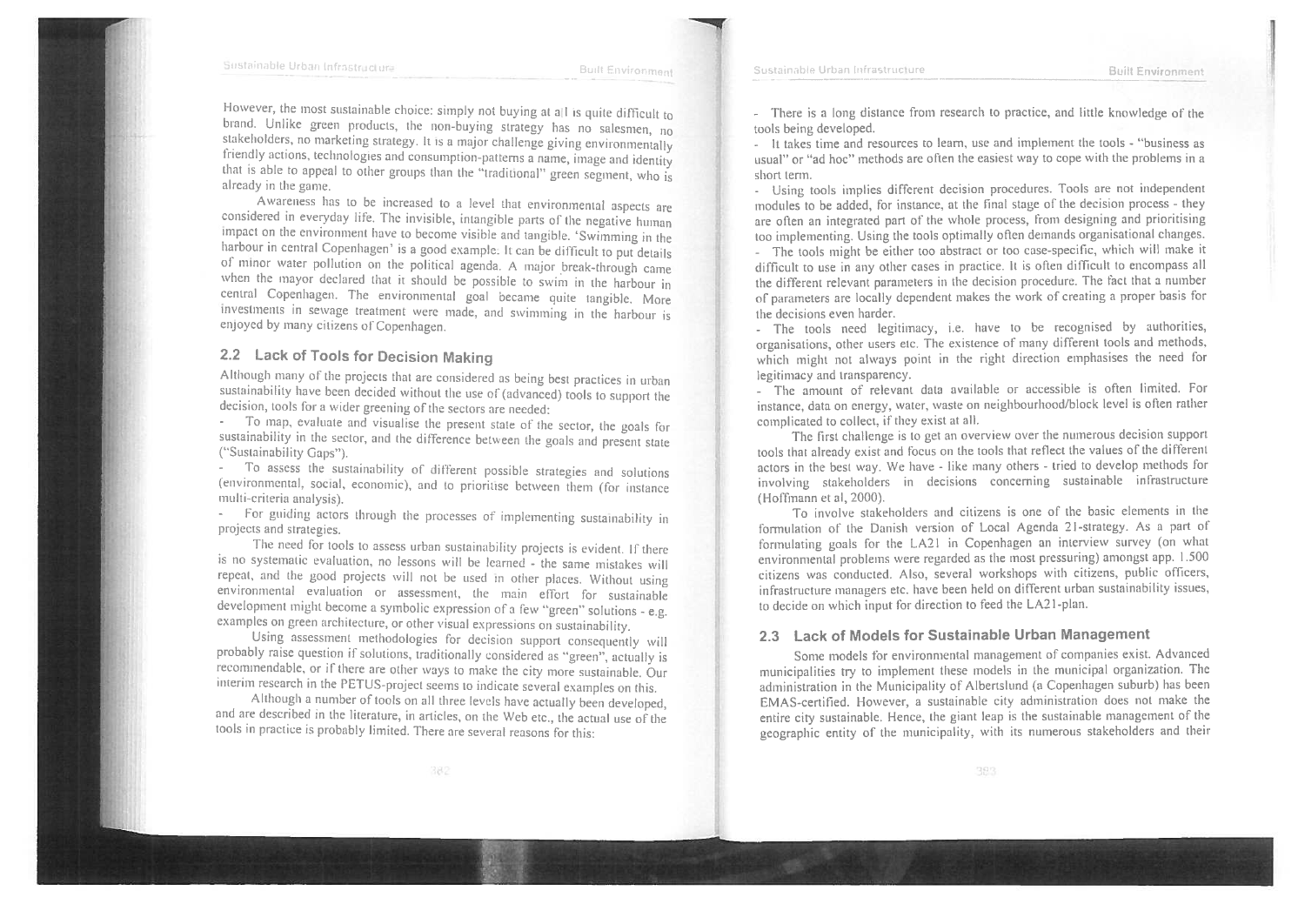Sustainable Urban Infrastructure

different positions. The city is not a company, the organizational structure is much softer - the business way of environmental management cannot bee directly implemented.

The different elements in the city will have their own path towards sustainability. Sustainable urban management will have to recognize the many single actors and their characteristics. The uncertainties and the complexity of the informal organization of the city must be respected. The different actors will have their own agenda for sustainable development - factories, housings companies, utilities etc. Soft management methods have to be introduced. Partnerships could play an essential role. Different kinds of intermediaries could be introduced as part of navigating towards a sustainable development.

### 2.4 Lack of Diffusion of Innovations

A surprisingly large number of demonstration projects remain just that - the innovations tested are not used in other projects. One of the reasons for the lack of diffusion is the missing focus on documentation and dissemination of the results. In practice attention is concentrated on the innovation itself and the realization of the demonstration project (van Hall 2000). A pressure for more demonstrations projects exits.

It is evident that better documentation of the demonstration projects is an essential part of the information transfer. Anke van Hall (2000) concludes that: The chance of diffusion of environmental innovations in housing (and thus commercial success) increases particularly when the information transfer related to the innovation is well organised. Special attention has to be paid to context dependency. It is essential to be able to recognise whether a certain innovation can be transferred to another local context or not.

# 2.5 The Momentum of Existing Infrastructure

A number of 'green' technologies in 'green' buildings are in conflict with the existing infrastructure. The classical Danish example is the conflict between solar panels and district heating based on combined heat and power production: Solar heating is most efficient in the period when the 'surplus heat' from the combined heat and power production is plenty. That was the reason why some of the early eco-settlements were situated in rural areas without district heating (Jensen, 2002).

The modern city and its infrastructure can be viewed as a large technological system. Large technological systems have a substantial momentum - they are difficult to change (Hughes 1987). The systems are complex and interdependent -For example: Solid waste is used as 'fuel' for combined heat and power production in Copenhagen. Hence it can be quite difficult to introduce new technologies. The innovation itself is far from enough.

However, the anticipated momentum is not always a problem. Reverse salients, appropriate areas for implementing new technologies, can be identified. A case study of the Berlin water sector shows that several 'new' technologies can coexist with the existing water infrastructure, a study in the Copenhagen regions shows similar results (Guy et al, 2001). The transition of urban infrastructure has to be planned and coordinated with the development in the building sector. Decision makers have to accept that parallel solutions occur in the transitions period.

### 2.6 Counteracting Trends in the Development of Modern **Society**

Some of the essential trends in the development of modern society counteract sustainable development - some of the important trends are globalisation, smaller family units and growing use of floor space.

Globalisation and the knowledge based society results in more transport, because goods and people have to be transported for longer and longer distances. Products, demanding a lot of manual work, are often produced outside Europe, where the wages are smaller. Two well-educated people, living together, will often have difficulties in finding jobs in the same area - and hence difficulties to both live close to their job.

Families are getting smaller and smaller - more and more people are living single or as single parents. This has, combined with economic growth, lead to the fact that more and more floor space per person is being used. The present Danish average use of floor space per person for living is almost 60  $m<sup>2</sup>$ . As much of the building's resource use is related to the floor space, this trend counteracts sustainable urban development. This is a trend in still more EU-countries, according to the European Environmental Agency (EEA), who notes: "... Europeans may use more energy efficient appliances in their homes, for example, as a whole, their homes consume more energy than they did before" (EEA, 2001).

However, from recent surveys we also know that even between families living on the same amount of space there can be quite substantial difference in the resources consumed (electricity, heating and water). This is often due to as well different dwelling cultures and lifestyles, but also to different technological efficiency and ordinary everyday habits, that can be changed through learning, information, good examples, experience etc. We also know from several projects that it is actually possible to change the behaviour of the residents towards less consuming practices - without changing their entire lifestyle.